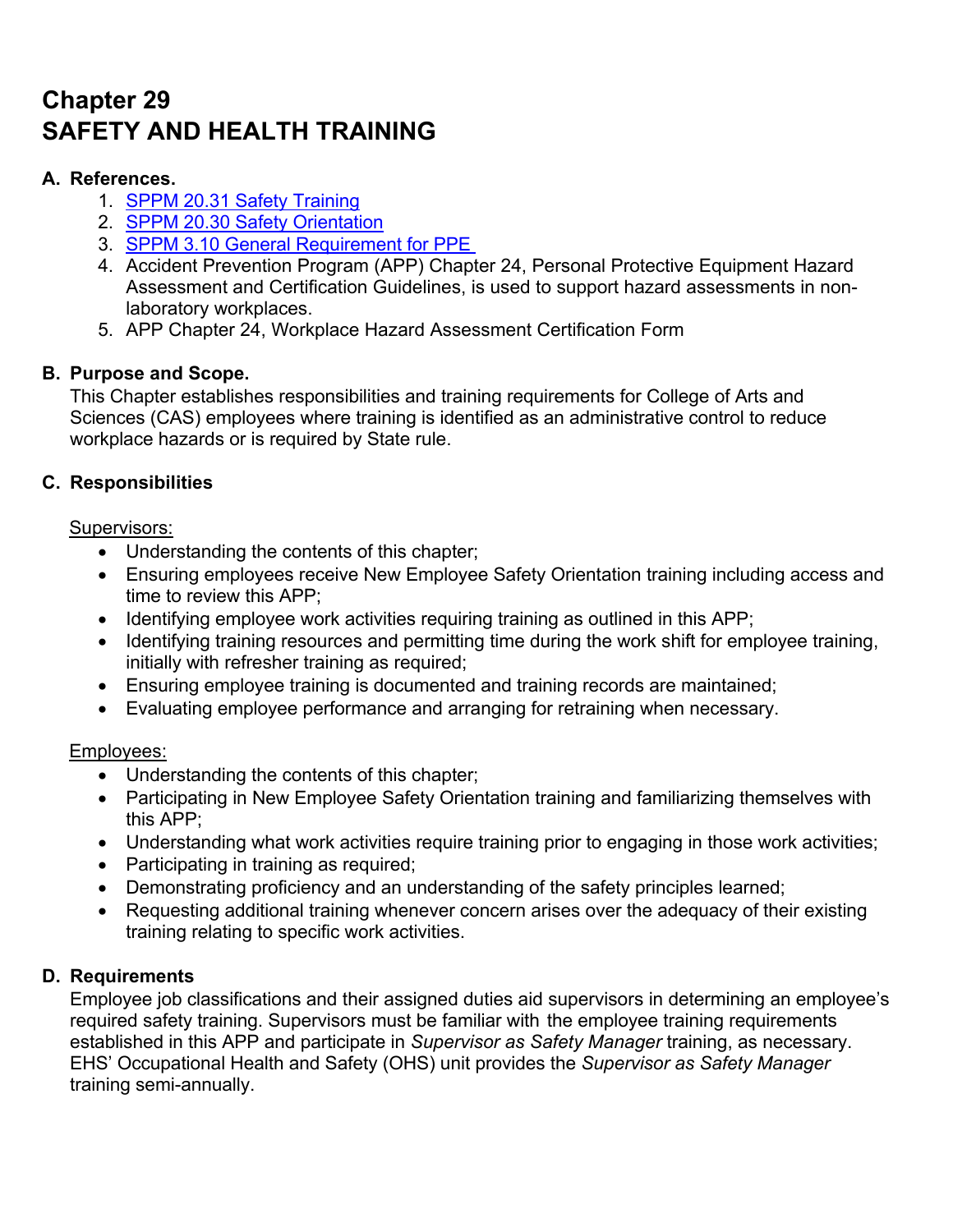#### **E. New Hire Orientation**

Every new WSU employee will be provided a safety orientation referencing the requirements established in SPPM 2.16 Safety Orientation. A Safety Orientation Checklist must be completed (see the PDF version of **2.16.2**) and recorded in the employee training record. Rehires or cyclical workers with less than six (6) months duration away from work, need not be considered new hires except at the start of their initial cycle.

Each employee must be briefed on the contents of this document and may be instructed to read selected safety materials, attend classroom based training, and/or complete on-line training directly pertaining to assigned duties. *Before new employees are released to perform work without the direct supervision of a properly trained supervisor or co-worker, they must satisfactorily complete the required safety training*.

Initial safety training must include an overview of this APP with specific instructions and time allotted for employees to read this APP and understand their responsibilities. Employees shall be instructed not to engage in the following activities or work with the following materials without receiving additional work activity or specific material handling training (Note: The following list is provided for guidance and may not be all inclusive):

- Chemical Handling Trench/Excavation
- Respirator Use (nonvoluntary)
- Confined Space Entry
- 
- 
- 
- 
- Operate Powered Tools
- **Work**
- Work with Hazardous Energy/LOTO
- 
- Work above 10 feet Work with Blood Borne Pathogens/OPIM
	-
	-
	-
	- Compressed Gas
- Dangerous Waste **Handling**
- Spill Response
- Hot Work (Weld/Cut) Signaling/Flagging
	- Laboratory Work
- Ladder Use Electrical Work Work around Lasers
- Work from Scaffolds Asbestos Work Work around Radio **Transmitters**
- Operate Lifts Lead Based Paint Pesticide Handling

#### **New employees shall also understand:**

- 1. They are to report any unsafe conditions or practices immediately to their supervisor;
- 2. They have authority to stop work if any unsafe conditions or practices are present until such time as they are controlled;
- 3. Nothing we do is so important as to necessitate the violation of standing safety practices;
- 4. Failure to comply with safety policies and procedures will be considered serious and result in timely corrective or disciplinary action judged to be appropriate for the specific circumstances at hand.

# **F. Specific Training Topics**

Employees shall receive training as specified in Washington Administrative Code (WAC) and/or